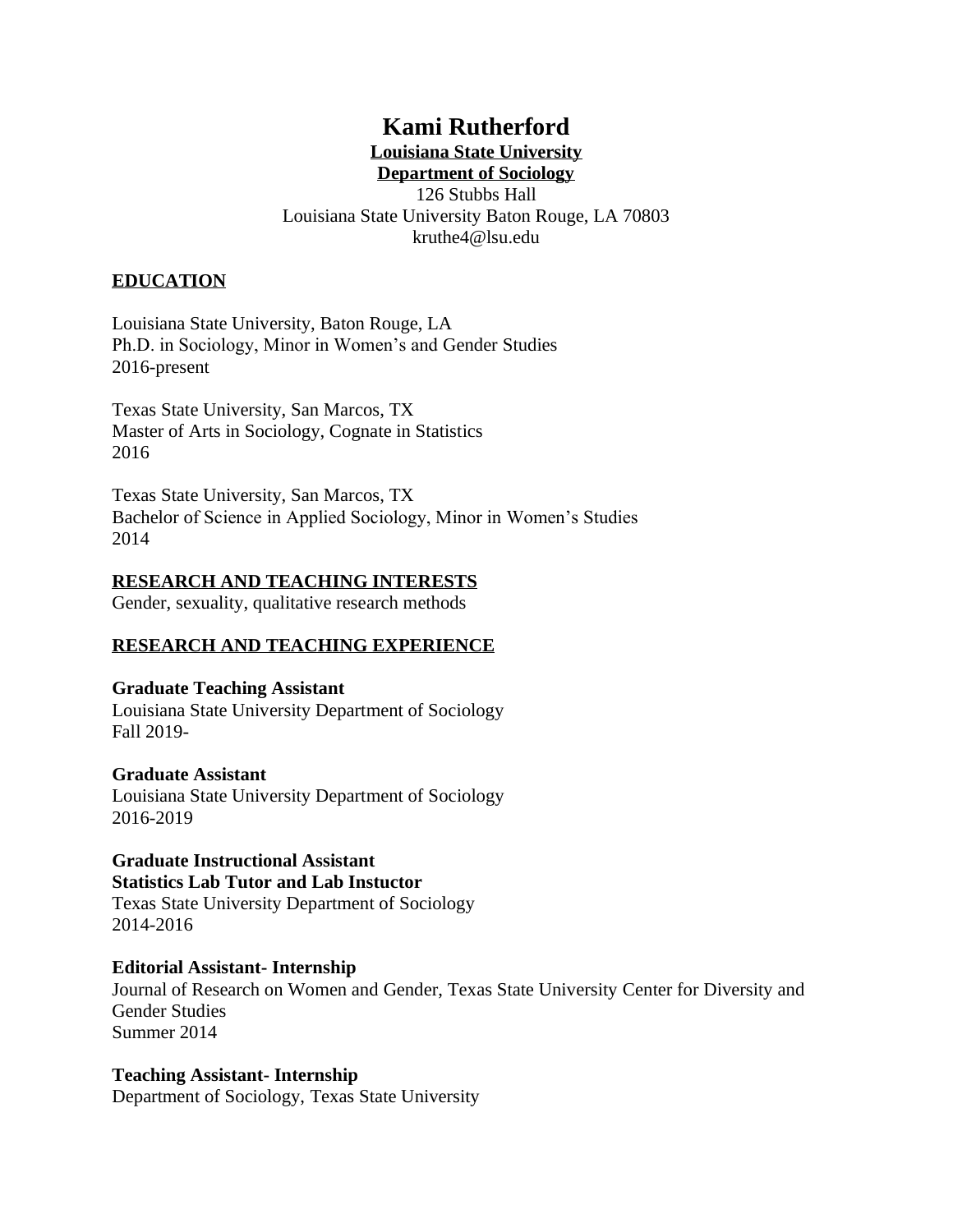### Summer 2014

#### **Quantitative Tutor**

2013- 2014 Texas State University Statistics Tutoring Lab, San Marcos, TX

#### **Tutor/ Supplemental Instruction Leader**

2010-2012 Kilgore College Trio Program, Kilgore, TX

**Tutor/ Office Assistant/ Summer Activity Coordinator** 2010-2012 Upward Bound Program, Kilgore, TX

### **CONFERENCE PRESENTATIONS**

Reling, Timothy and Kami Rutherford. November, 2019. "Non-Heterosexual Female Rape Myths: A Study of Collegiate Perspectives." American Society of Criminology Annual Conference.

Rutherford, Kami. April, 2016. "Wigs, High Heels and Camera Lenses: A Longitudinal Content Analysis of Drag Queens in Film." Southern Sociological Society Annual Conference.

- Rutherford, Kami. April, 2015. "It Ain't a Drag: Measuring Community Connectedness in the House and Ball Scene." Poster presented at Texas State University Health and Human Resources Student Research Poster Session, San Marcos, TX.
- Rutherford, Kami. July, 2015. "Drag Queens: Through the Lens of Film." Paper presented in research incubator roundtable at Southern Sociological Society Annual Conference.

#### **INVITED PRESENTATIONS**

- Guest Lecture, 2017- Gender and Crime, Louisiana State University Department of Sociology, Presented lecture on the criminalization of the LGBT community/individuals.
- Guest Lecture, 2016**-** Sociology of Sexuality, Texas State University Department of Sociology. Presented lecture about the depictions of drag queens in film.

#### **ACADEMIC AWARDS AND HONORS**

Outstanding Graduate Student in Sociology- 2016

Center for Diversity and Gender Studies Outstanding Student Scholar- 2016

Sallie Beretta Outstanding Senior Woman Award Finalist- 2015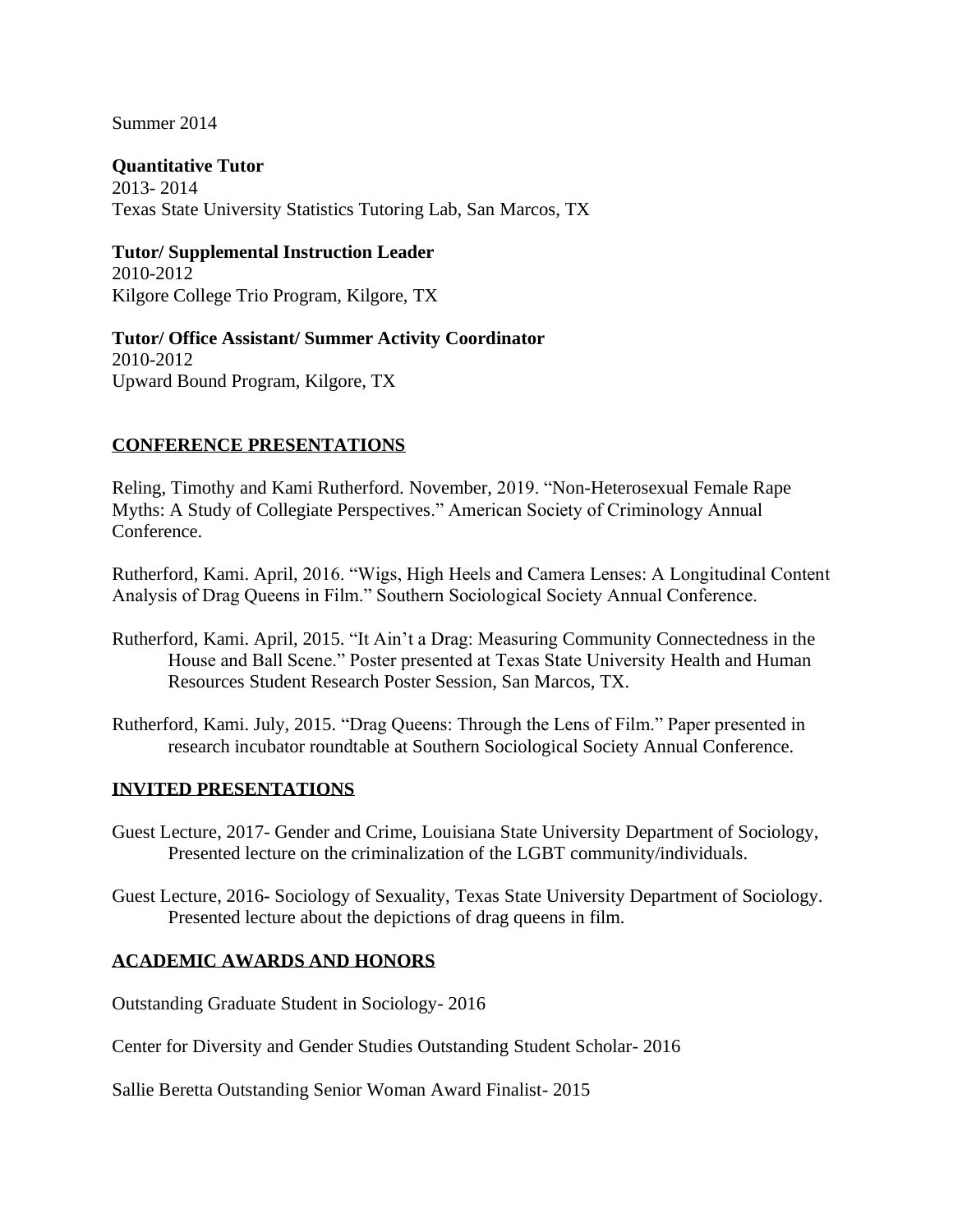Nomination for Sociologist for Women in Society Undergraduate Social Action Award- 2014

Graduate Merit Fellowship- 2014

Member of the Honor Society Phi Kappa Phi for 2015- 2016 academic year- 2014

Department of Sociology Herman Spirit Award Recipient- 2014

Bobcat Pride Leadership Scholarship Recipient- 2014

Liberal Arts Award for Academic Excellence- 2013

Bobcat Pride Scholarship Recipient- 2013

Department of Sociology Geoff Wood Memorial Scholarship Recipient- 2013

Member of Alpha Kappa Delta International Sociology Honor Society- 2013

Martha St. Clair Scholarship Recipient- 2012

# **SERVICE**

# **Bobcat Pride Scholarship Fund- Community engagement committee member**

I participated as a community engagement committee member for BPSF. Their mission is to support LGBTQ Texas State students, inclusive of all minority sexuality and gender identities, by providing scholarships and financial support in order to promote the retention of an underrepresented community.

2015-2016

# **Camp Pride Summer LGBTQ Leadership Academy- Campus Pride**

Attended Camp Pride as an advisor where we learned skills to help make our campuses more inclusive of all students. I attended on a scholarship from Bobcat Pride Scholarship Fund. 2014

# **Bobcat Build**

Student organizations from Texas State University team up to serve the community of San Marcos, TX. I served with Texas State University Sociology Club raking leaves, painting eaves, and mixing compost for a San Marcos family. 2014

# **Women and Gender Research Collaborative**:

Exploring Gender, Mental Health and Wellness 2014 Symposium- Student volunteer. 2014-2016.

# **Sociology Club President**